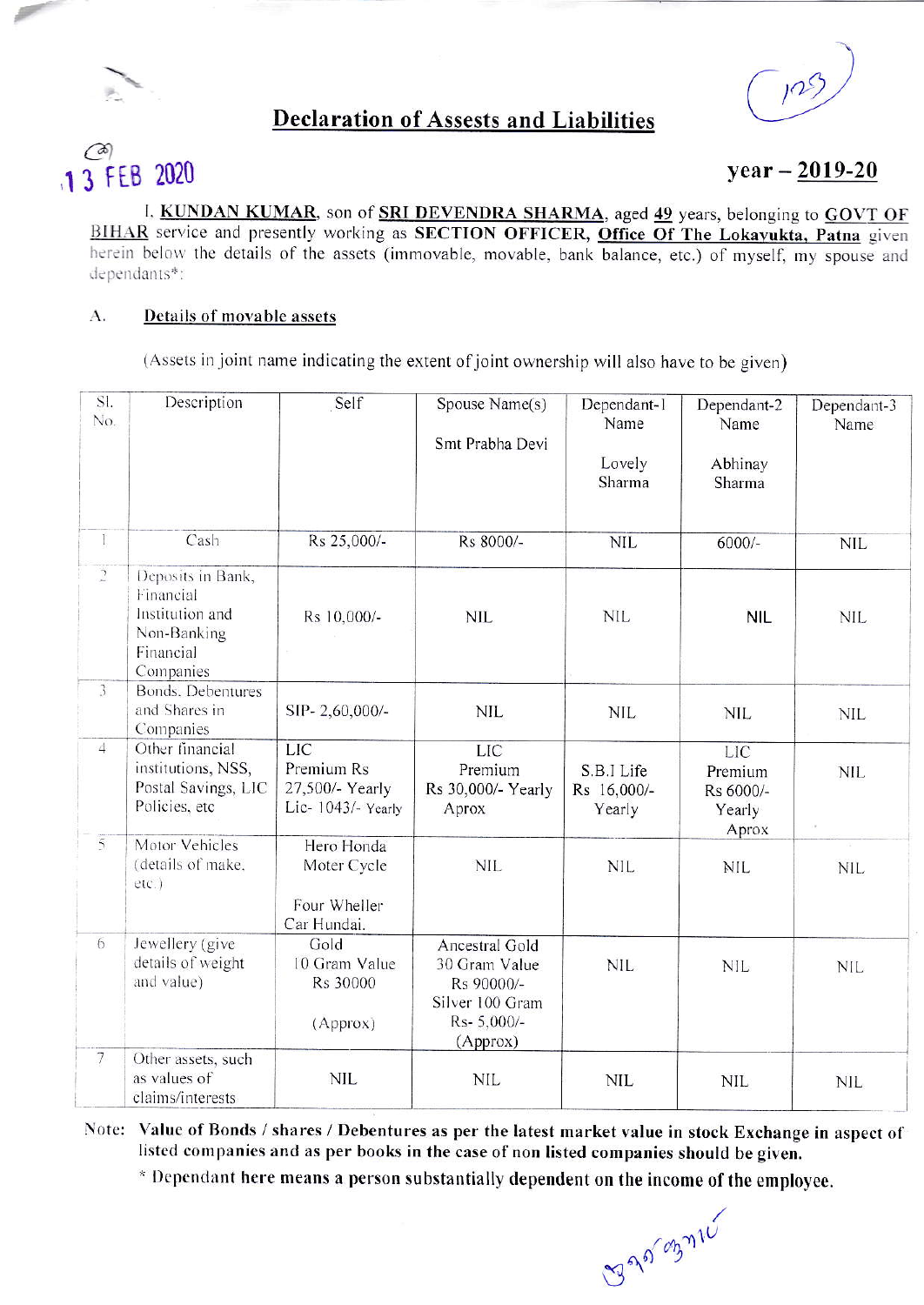### $\mathbf{B}.$ **Details of Immovable assets**

[Note: Properties in joint ownership indicating the extent of joint ownership will also have to be indicates]

| SI.<br>No.     | Description                                                                                                                                    | Self       | Spouse<br>Name(s)                        | Dependant-1<br>Name | Dependant-2<br>Name | Dependant-3<br>Name |
|----------------|------------------------------------------------------------------------------------------------------------------------------------------------|------------|------------------------------------------|---------------------|---------------------|---------------------|
|                | Agricultural Land<br>-Location(s)<br>-Survey number(s)<br>-Extent(Total<br>measurement)<br>-Current market value                               | 痘<br>NIL.  | Vill-pipra-<br>Distt- patna<br>1361 sqft | <b>NIL</b>          | <b>NIL</b>          | <b>NIL</b>          |
| $\overline{2}$ | Non-Agriculture Land<br>$-Location(s)$<br>-Survey number(s)<br>-Extent(Total<br>measurement)<br>-Current market value                          | NIL        | <b>NIL</b>                               | NIL                 | <b>NIL</b>          | NIL.                |
| 3              | Buildings (Commercial and<br>residential)<br>$-Location(s)$<br>-Survey number( $s$ )<br>-Extent(Total<br>measurement)<br>-Current market value | <b>NIL</b> | <b>NIL</b>                               | <b>NIL</b>          | <b>NIL</b>          | <b>NIL</b>          |
| $\frac{1}{2}$  | Houses / Apartments, etc.<br>$-Location(s)$<br>-Survey number(s)<br>-Extent(Total<br>measurement)<br>-Current market value                     | paternal   | <b>NIL</b>                               | <b>NIL</b>          | <b>NIL</b>          | <b>NIL</b>          |
| $\sim$         | Others (such as interest in<br>property                                                                                                        |            |                                          |                     |                     |                     |

I give herein below the details of my liabilities / over dues to public financial institutions and  $(2)$ government dues:-

[Note : Please give separate details for each item]

| Description                                                                                                              | Name & address of Bank / Financial                                                  | Amount outstanding as<br>on      |  |
|--------------------------------------------------------------------------------------------------------------------------|-------------------------------------------------------------------------------------|----------------------------------|--|
|                                                                                                                          | Personal loan from HDFC bank                                                        | $5,00,000/-$                     |  |
| (ii) Loans from financial institutions                                                                                   | Car Loan                                                                            | $4,00000/-$                      |  |
| (iii) Government Dues:<br>(a) dues to department dealing with<br>government accommodation                                | <b>NIL</b>                                                                          | <b>NIL</b>                       |  |
| (b) dues to departments dealing with<br>supply of water                                                                  | <b>NIL</b>                                                                          | <b>NIL</b>                       |  |
| (c) dues to departments dealing with<br>supply of electricity                                                            | <b>NIL</b>                                                                          | <b>NIL</b>                       |  |
| (d) dues to departments dealing with<br>telephones                                                                       | <b>NIL</b>                                                                          | <b>NIL</b>                       |  |
| (e) dues to departments dealing with<br>government transport (including<br>aircraft and helicopters)                     | <b>NIL</b>                                                                          | <b>NIL</b>                       |  |
| (f) Other dues, if any                                                                                                   | <b>NIL</b>                                                                          | <b>NIL</b>                       |  |
| [Also indicate the assessment year upto<br>which Income Tax Return field. Give<br>also Permanent Account Number<br>(PAN) | Return filed Rs- 1,14,735/-<br>(Assessment Year 2019-20)<br>PAN CARD NO- AFPPK5379E | <b>NIL</b>                       |  |
|                                                                                                                          | (i) Loans from Banks<br>(i) Income Tax including surcharge                          | Institutions(s) / Department (s) |  |

390 gnic